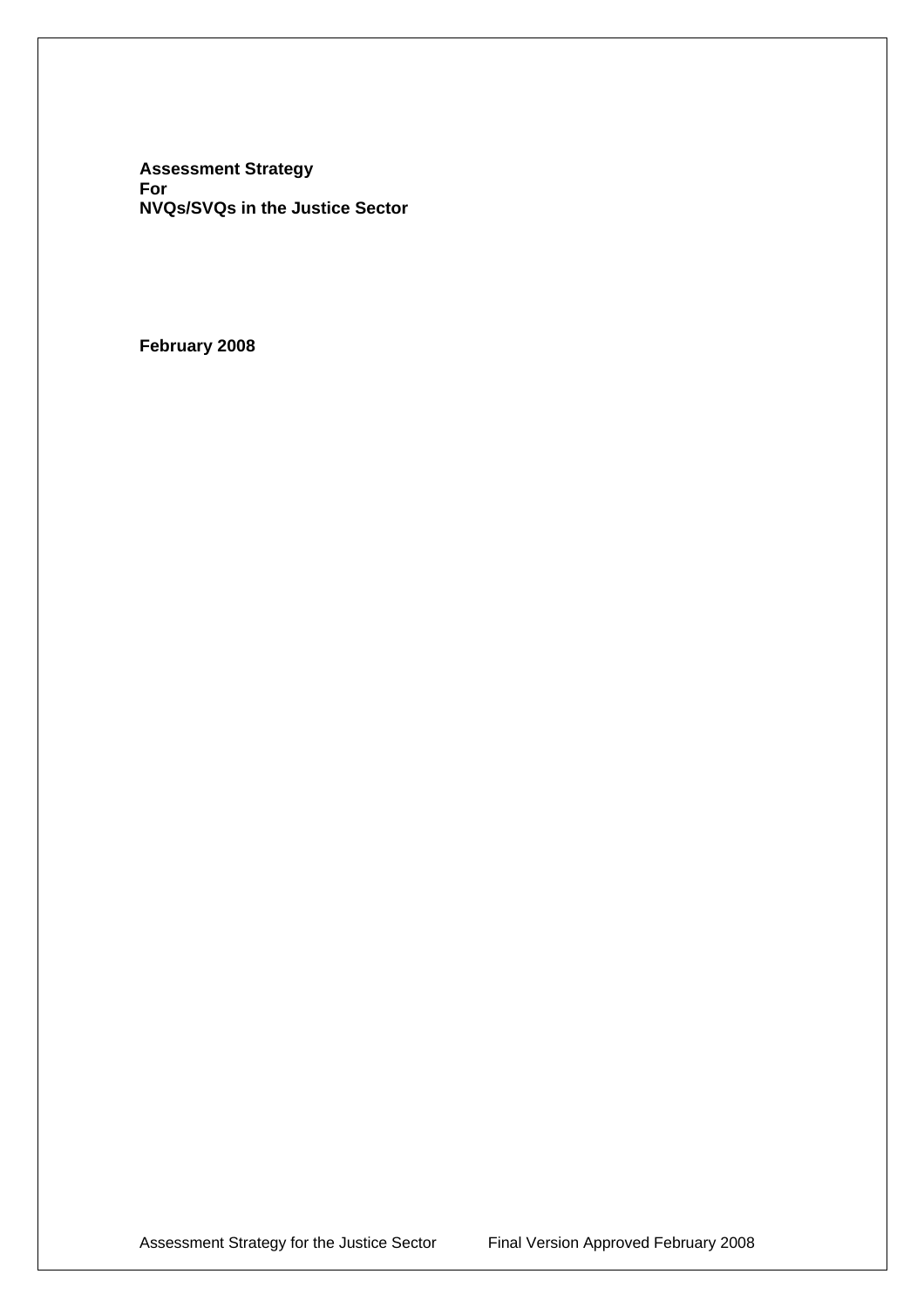# **Table of Contents**

| 1.  |                                                                                                   |  |
|-----|---------------------------------------------------------------------------------------------------|--|
| 2.  |                                                                                                   |  |
| 3.  | <b>EXTERNAL QUALITY ASSURANCE - A RIGOROUS AND ROBUST</b>                                         |  |
| 4.  |                                                                                                   |  |
| 5   |                                                                                                   |  |
| 6.  | REQUIREMENTS OF ASSESSORS, EXPERT WITNESSES AND                                                   |  |
| 6.1 |                                                                                                   |  |
| 6.2 |                                                                                                   |  |
| 6.3 |                                                                                                   |  |
| 6.4 |                                                                                                   |  |
|     | APPENDIX A - ADDITIONAL REQUIREMENTS FOR THE YOUTH JUSTICE                                        |  |
|     | <b>APPENDIX B - SIMULATION REQUIREMENTS FOR COURTS NOS ERROR!</b><br><b>BOOKMARK NOT DEFINED.</b> |  |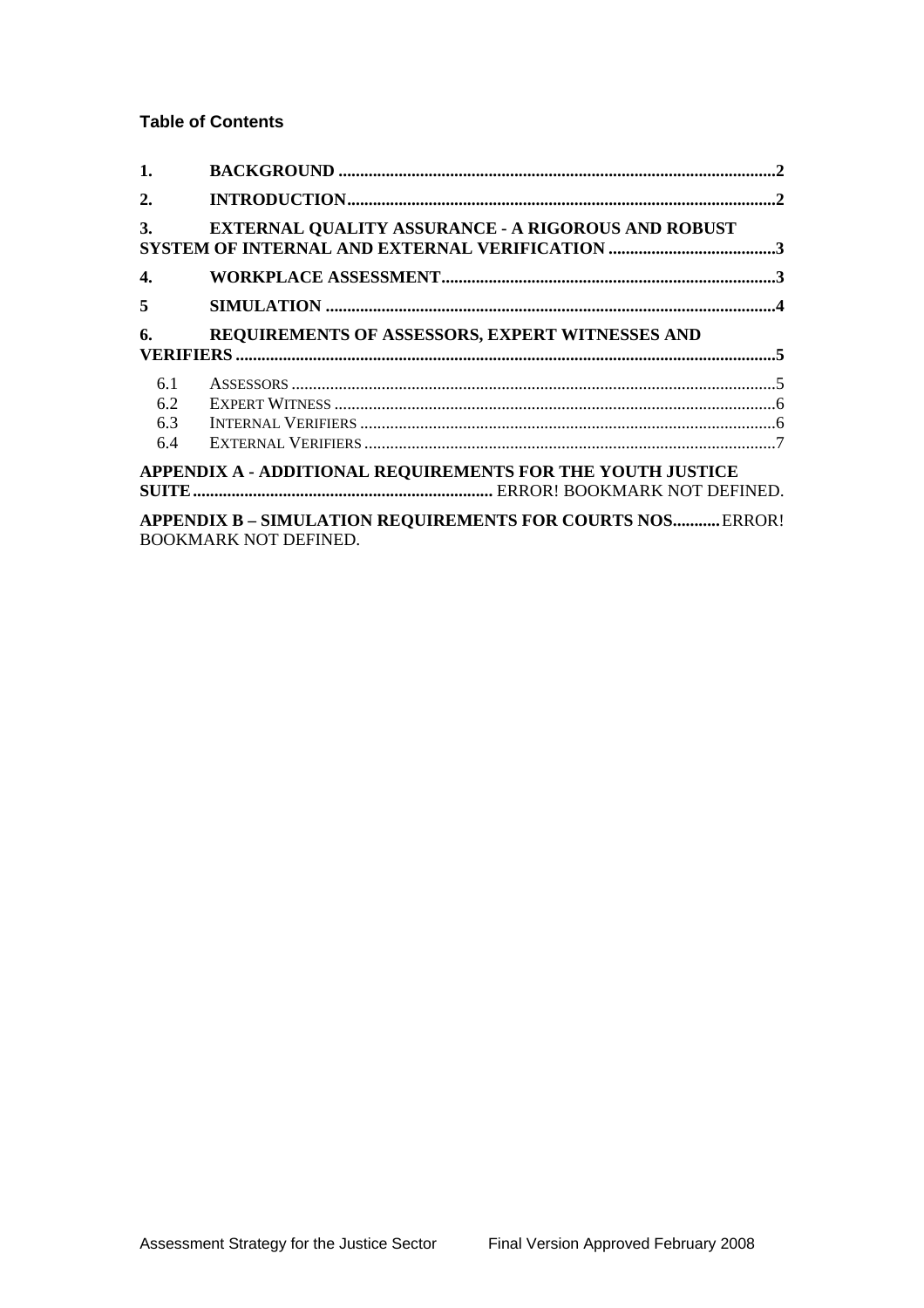# <span id="page-2-0"></span>**1. Background**

Skills for Justice is the sector skills council covering all employers, employees and volunteers in the criminal justice sector throughout the United Kingdom. This includes:

- 1. the police
- 2. custodial care, including prisons, secure transport and electronic tagging
- 3. community justice, including supervision and rehabilitation of offenders, services for victims, survivors and witnesses and community safety
- 4. court services, including court administration and management, judges and magistrates
- 5. HM Revenue & Customs law enforcement
- 6. prosecution services, including the Crown Prosecution Service in England and Wales, the Crown Office and Procurator Fiscal Service in Scotland and the Public Prosecution Service in Northern Ireland

Skills for Justice has brought together the work of three former National Training Organisations (NTOs), the Police Skills and Standards Organisation, the Custodial Care NTO and the Community Justice NTO. Between them these three NTOs were responsible for four suites of National Occupational Standards: Policing, Custodial Care, Community Justice and Youth Justice. Each of these suites had a related assessment strategy.

With the creation of the sector skills council for the justice sector it is appropriate to now bring those four assessment strategies together and to provide a coherent and cohesive approach to assessment across the sector.

#### **This assessment strategy will therefore replace the four assessment strategies as from May 2006**

## **2. Introduction**

This document sets out the recommendations and specifications of Skills for Justice on behalf of the justice sector of the UK, for the assessment and quality control systems required for the NVQs/SVQs.

The following sections outline Skills for Justice's specific principles in regard to:

- 1. external quality control of assessment
- 2. workplace assessment
- 3. the use and characteristics of simulation
- 4. the required occupational expertise of assessors and verifiers
- 5. liaison between the SSC and the Awarding Bodies

These principles are in addition to the generic criteria that Awarding Bodies must meet for the delivery of NVQs/SVQs, as required by the Qualifications and Curriculum Authority's (QCA's) '*NVQ Code of Practice* 'and Scottish Qualifications Authority (SQA 's) '*SVQ Criteria and Guidance*' for Awarding Bodies

This Assessment Strategy does not describe these systems in detail. It only provides the overarching principles. These systems may vary from one Awarding Body to another and Skills for Justice accepts this, providing the overarching principles of this document are consistently put into practice.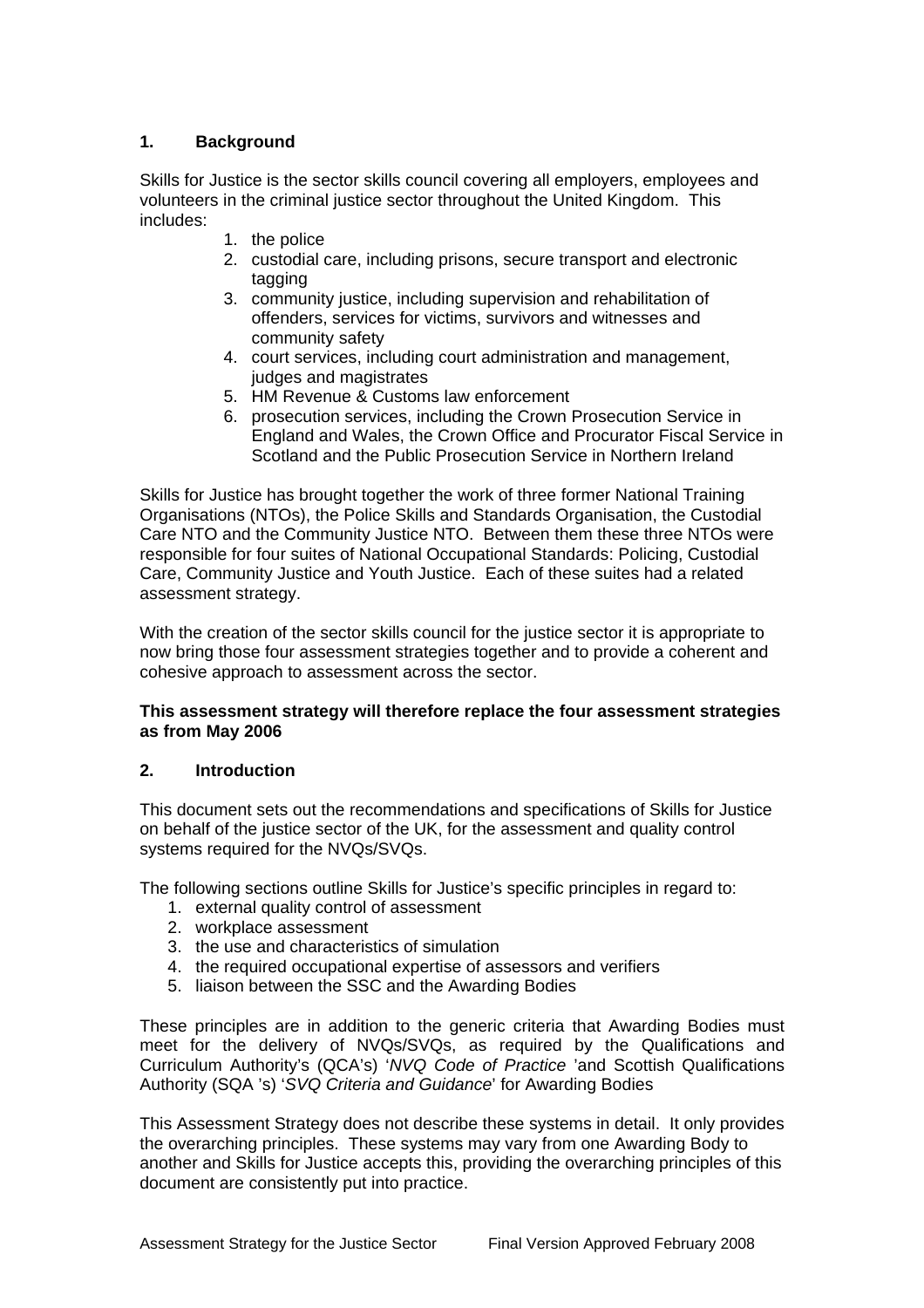<span id="page-3-0"></span>Skills for Justice sees itself as working in partnership with its Awarding Bodies in order to deliver quality assessment and will be happy to provide them with appropriate guidance and support in implementing its requirements.

### **3. External Quality Assurance - A rigorous and robust system of Internal and External Verification**

The monitoring and standardisation of assessment decisions will be achieved by a robust and strong external verification system. The mechanisms required to achieve this are outlined in QCA's '*NVQ Code of Practice' a*nd Scottish Qualifications Authority (SQA 's) '*SVQ Criteria and Guidance*' for Awarding Bodies.

In addition to the Regulators' requirements Skills for Justice will require all external verification reports and other data relating to a centre to be evaluated by the Awarding Body and any risks relating to quality control to be addressed. External verification, monitoring, support and control should be put in place as appropriate to each centre's level of risk.

All assessors, internal verifiers and external verifiers must meet the requirements of the *NVQ Code of Practice* and the *SVQ Criteria and Guidance*.

#### **4. Workplace Assessment**

Assessments of candidates' performance must take place in a work based situation, except for those units for which simulation has been deemed acceptable (see Section 5 below).

In order to ensure that the evidence used to assess candidates against the National Occupational Standards is valid, all centres must demonstrate that the candidates have access to the types of resources commonly in use in the sector and that the pressures and constraints of the workplace are reflected.

It is accepted that the assessment of some knowledge and understanding may take place in a different environment, for example in a training and development centre or another environment, which is not the immediate workplace. However, the assessment of this knowledge and understanding should be linked directly to workplace performance and should include performance evidence.

Skills for Justice believes that direct observation by a competent assessor (as outlined in Section 6.1) or testimony from an Expert Witness (as outlined in Section 6.2) is always to be preferred. Expert Witness testimony has parity with assessor observation unless otherwise stated in unit evidence requirements. The Assessor is responsible for making the final judgement in terms of the candidate meeting the evidence requirements for the unit.

Skills for Justice recognises that there are alternative evidence sources which may be used where direct observation is not possible or practical e.g. work products, records, reflective accounts, professional discussion etc.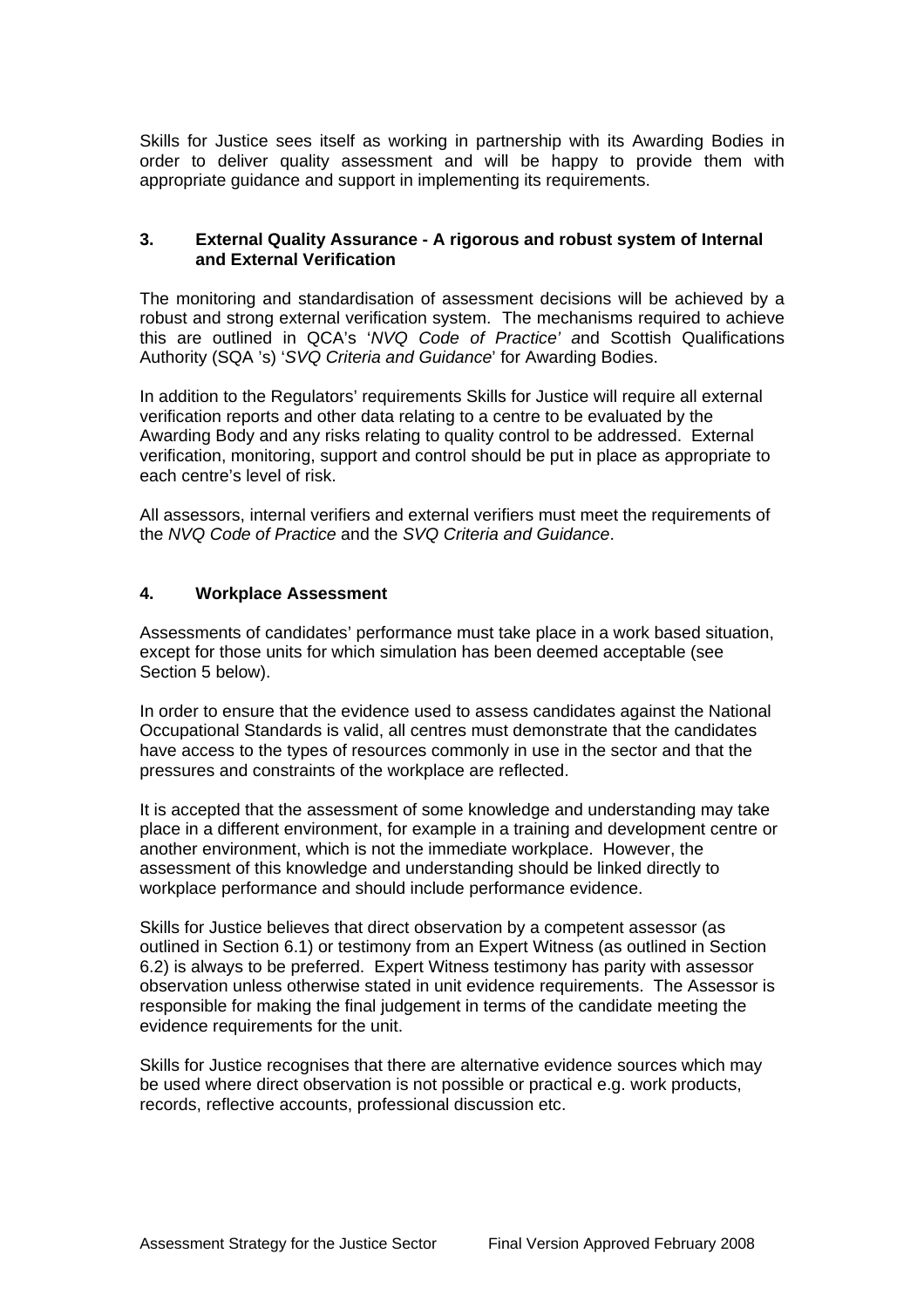## <span id="page-4-0"></span>**5 Simulation**

Simulations should only be used where stated in the National Occupational Standards. Where simulation can be used within individual units, it is specified in Appendix B.

Assessment in a simulated environment should only be used in the following circumstances:

- 1. where evidence in the workplace will not be demonstrated within an acceptable time frame.
- 2. where the nature of the work activity presents high risk/danger to the candidate and others, for example, firearms operations

The Awarding Bodies should issue adequate guidance to their centres as to how these simulations should be planned and organised. In general this guidance must ensure that the demands on the candidate during simulation are neither more nor less than they would be in a real work situation. This guidance should clearly state that the strategy for simulations should be approved by the External Verifier and all simulations must be agreed with the internal verifier prior to use.

# **ALL SIMULATIONS SHOULD FOLLOW THESE BASIC PRINCIPLES:**

- 1. A centre's overall strategy for simulation must be examined and approved by the external verifier
- 2. The nature of the contingency and the physical environment for the simulation must be realistic and candidates should be given no indication as to exactly what contingencies the may come across.
- 3. Where simulations are used they must reflect the requirements of the National Occupational Standards.
- 4. The location and environment of simulation must be agreed with the internal verifier prior to taking place and be checked by the external verifier.
- 5. All simulations must be planned, developed and documented by the centre in a way that ensures the simulation correctly reflects what the National Occupational Standard seeks to assess and all simulations should follow these documented plans.
- 6. There should be a range of simulations to cover the same aspect of the unit so that the risk of candidates successfully colluding is reduced.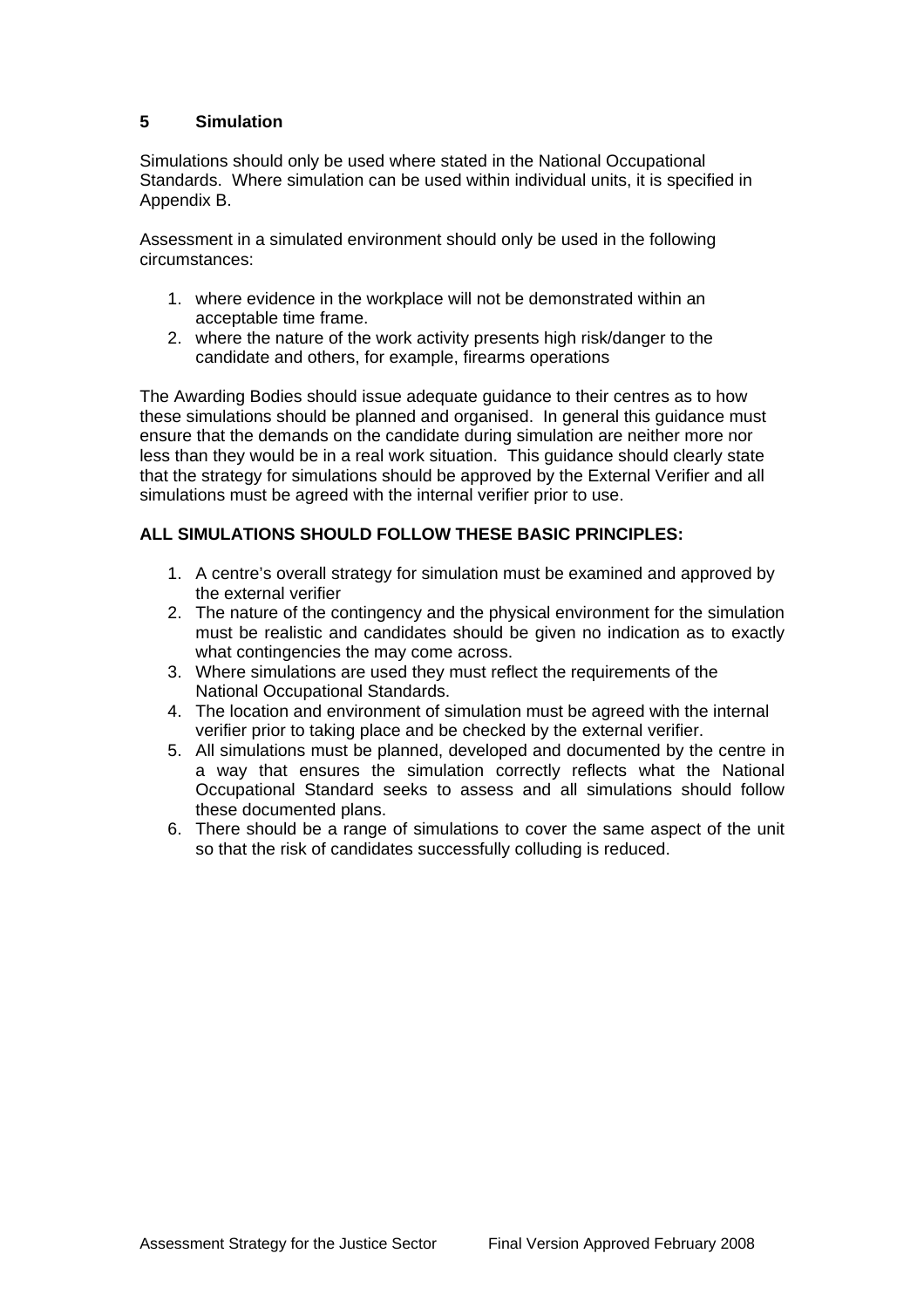## <span id="page-5-0"></span>**6. Requirements of Assessors, Expert Witnesses and Verifiers**

Skills for Justice believes that the occupational expertise of assessors, expert witnesses, internal and external verifiers is one of the key factors underpinning valid, fair and reliable assessment. The integrity and professionalism of assessors, expert witnesses, internal and external verifiers are of paramount importance. Centres must ensure that both assessors and verifiers are given sufficient time to carry out their role effectively.

## **6.1 Assessors**

All assessors must:

- 1. be occupationally competent. This means that each assessor must, according to current sector practice, be competent in the functions covered by the units they are assessing. They will have gained their occupational competence working within the justice sector or within an appropriate occupational sector. They are not required to occupy a position in the organisation more senior than that of the candidate they are assessing. However, centres must be alert to the risks that all such arrangements could present and ensure that sufficient quality controls are in place through the internal verification process to minimise the possibility of collusion between candidates and assessors.
- 2. be able to demonstrate consistent application of the skills and the current supporting knowledge and understanding in the context of a recent role directly related to the NOS that they are assessing as a practitioner, trainer or manager.
- 3. be familiar with the National Occupational Standards; and must be able to interpret and make judgements on current working practices and technologies within the area of work
- 4. maintain their occupational competence by actively engaging in continuous professional development activities in order to keep up-to-date with developments relating to the changes taking place in the justice sector. These activities may include those offered by the Awarding Body, Skills for Justice or other relevant providers in the sector
- 5. hold or be working towards the assessor qualification as approved, and specified by, the regulatory authorities. Achievement of the qualification must be within the timescales laid down by the Regulatory Authorities. Approved centres will be required to provide the Awarding Body with current evidence of how each assessor meets this requirement; for example, certificates of achievement, testimonials, references or any other relevant records. Where an assessor is working towards the qualification for assessing NVQs, Awarding Bodies must require that assessment decisions are countersigned by another assessor who holds the qualification for assessing NVQs. The assessor holding the qualification for assessing NVQs must meet the criteria laid out in points 1 and 2 above.

Where a new NVQ/SVQ is being introduced and there are not sufficient occupationally competent assessors to meet the countersignatory requirements as above, centres may use qualified NVQ/SVQ assessors who are not occupationally competent for up to 18 months from introduction of the NVQ/SVQ.

Any such arrangements should be agreed with the Awarding Body and be monitored through the external verification process.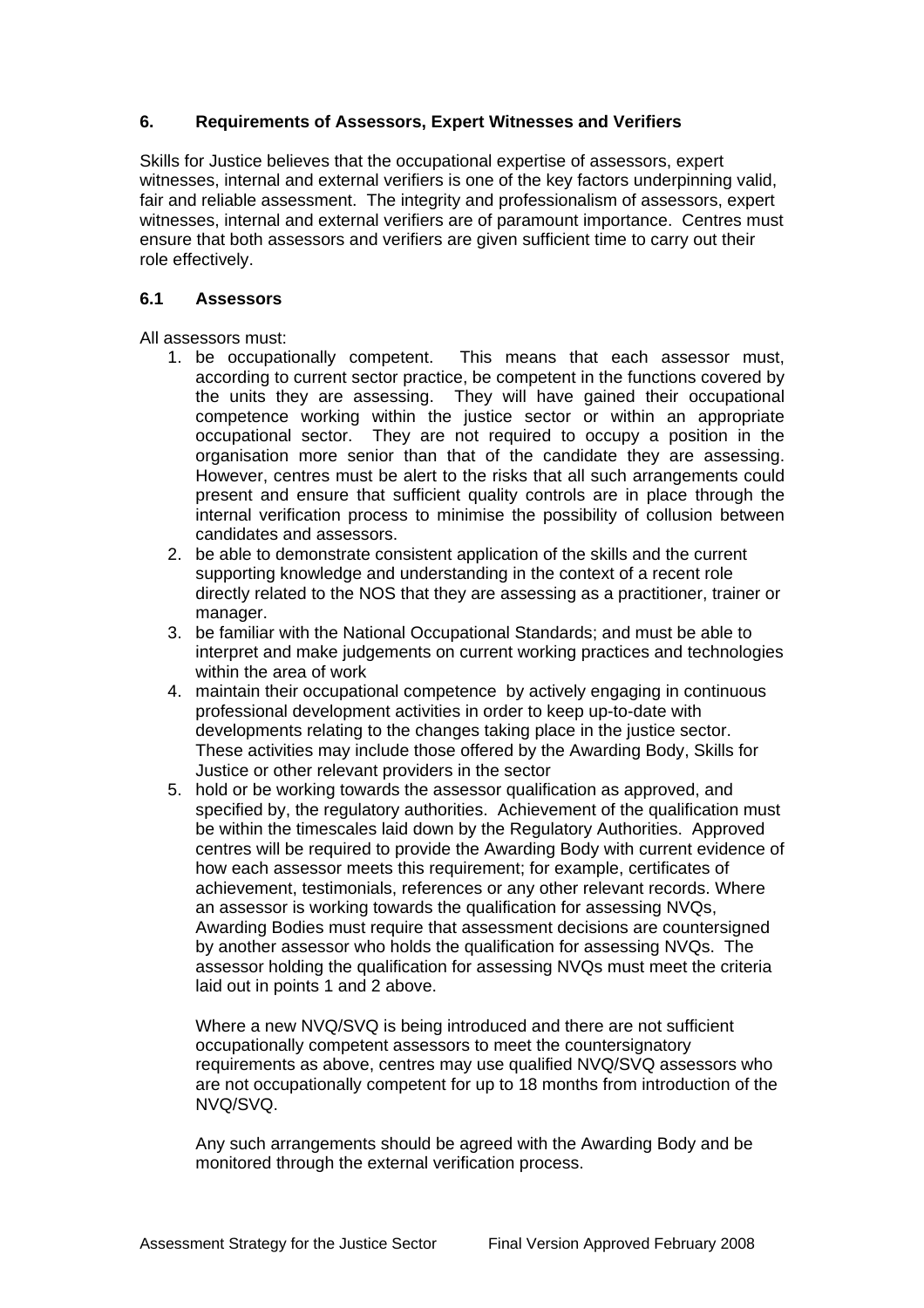<span id="page-6-0"></span>**Centres should ensure that they check the Appendices for any additional requirements for specific Justice Sector NVQs/SVQs.** 

### **6.2 Expert Witnesses**

All Expert Witnesses must:

- 1. be occupationally competent. This means that each expert witness must, according to current sector practice, be competent in the functions covered by the units to which they are contributing. They will have gained their occupational competence working within the justice sector or within an appropriate occupational sector.
- 2. maintain their occupational competence by actively engaging in continuous professional development activities in order to keep up-to-date with developments relating to the changes taking place in the justice sector. These may include those offered by the Awarding Body, Skills for Justice or other relevant providers in the sector.
- 3. be able to demonstrate consistent application of the skills and the current supporting knowledge and understanding in the context of a recent role directly related to the NOS that they are witnessing as a practitioner, trainer or manager.
- 4. be familiar with the National Occupational Standards; and must be able to interpret current working practices and technologies within the area of work
- 5. have had an appropriate induction to Skills for Justice NVQs/SVQs, the assessment centre and Awarding Body requirements, and have access to ongoing training and updating on current issues relevant to these NVQs/SVQs and NOS.

## **6.3 Internal Verifiers**

All Internal verifiers must:

- 1. be occupationally knowledgeable across the range of units for which they are responsible prior to commencing the role. Due to the risk critical nature of the work and the legal implications of the assessment process, Internal Verifiers must understand the nature and context of the assessors' work and that of their candidates. This means that they must have worked closely with staff who carry out the functions covered by the national occupational standards, possibly by training or supervising them, and have sufficient knowledge of these functions to be able to offer credible advice on the interpretation of the standards. IVs must also sample the assessment process and resolve differences and conflicts on assessment decisions.
- 2. understand the content, structure and assessment requirements for the NVQs/SVQs they are verifying
- 3. maintain their occupational competence by actively engaging in continuous professional development activities in order to keep up-to-date with developments relating to the changes taking place in the justice sector. These activities may include those offered by the Awarding Body, Skills for Justice or other relevant providers in the sector.
- 4. hold or be working towards the internal verifier qualification as approved, and specified by, the regulatory authorities. Achievement of the qualification must be within the timescales laid down by the Regulatory Authorities.
- 5. occupy a position in the organisation that gives them the authority and resources to co-ordinate the work of assessors, provide authoritative advice,